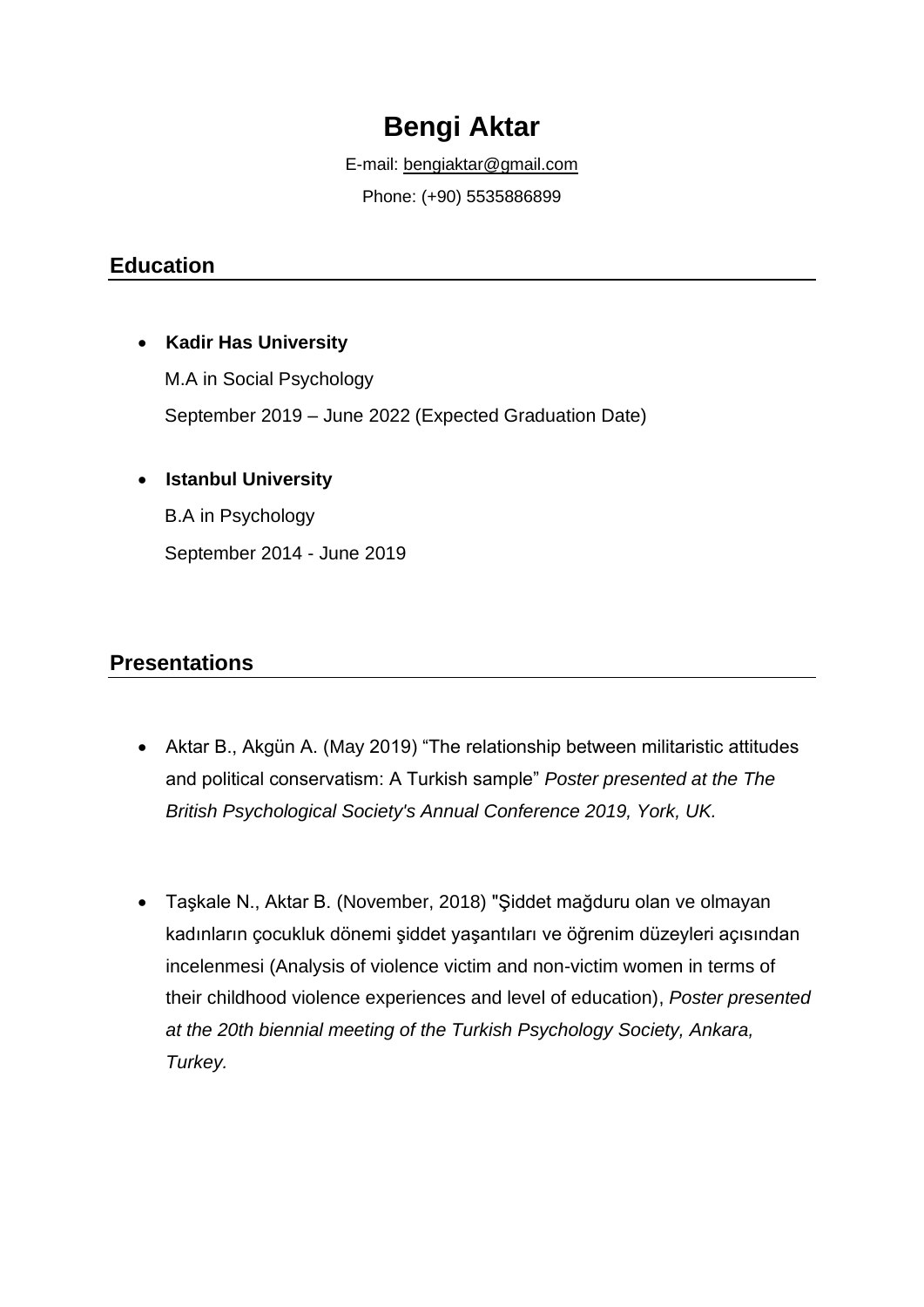## **Experiences**

- Paid research assistantship at Tübitak (The Scientific and Technological Research Council of Turkey) 1001 - The Scientific and Technological Research Projects Funding Program July 2020 – December 2020
- Paid research assistantship at Tübitak (The Scientific and Technological Research Council of Turkey) 3501 - Career Development Program September 2021 – Present
- Teaching Assistant (TA) at Kadir Has University Assisting undergraduate students throughout the curriculum and helping them with the class materials 2020 - Present
- Graduate research assistant at Moral Intuitions Research Laboratory Aug 2019 – Present

#### **Skills and Languages**

- IBM SPSS
- Jamovi
- Microsoft Office
- Python (Intermediate)
- R Programming (Beginner)
- Adobe Photoshop
- Adobe Lightroom CC
- Turkish (Native)
- English (C1)